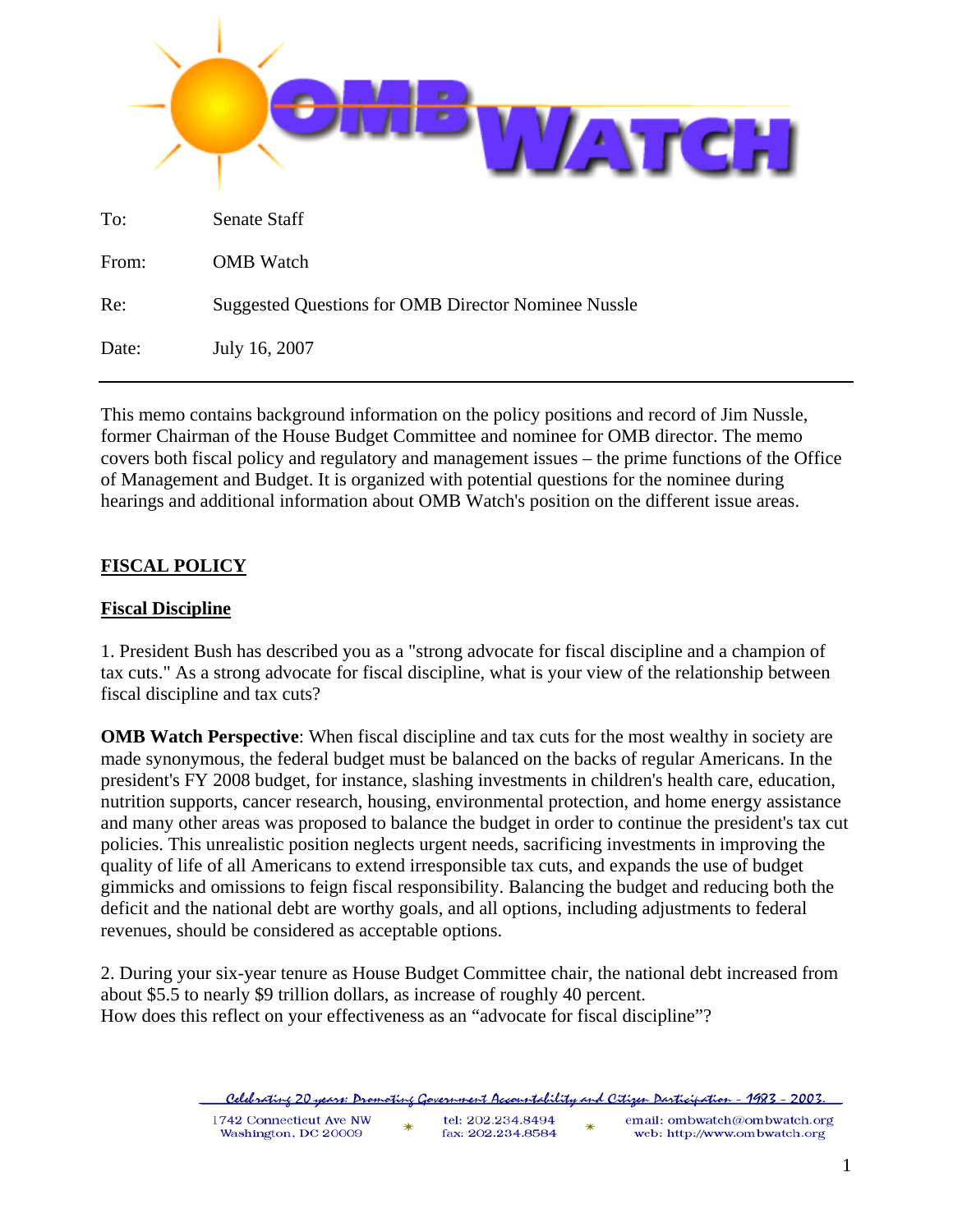# **Implementing and Negotiating Appropriations and Budget Bills**

*"[Sen. Judd] Gregg expressed support for the \$840 billion discretionary spending cap proposed by the president… House Budget Chairman Jim Nussle, R-Iowa, suggested that the president may have to step in to enforce spending limits with veto threats. "I think we're going to need some help up here," Nussle said, noting the details are on the table, but the overall limits are 'not negotiable.'"* 

*– CQ TODAY, Feb. 8, 2005* 

1. Given the current jockeying over the FY 2008 appropriations bills, with the president vowing to veto any bills he believes will increase spending above his discretionary spending limits, do you believe, as you did in FY 2006, that these limits are "not negotiable"? If so, what is your roadmap for enacting the current FY 2008 budget appropriations bills?

2. Do you support the president's intention to veto any appropriations bill that exceeds his request?

**OMB Watch Perspective:** The president should be prepared to negotiate with Congress on appropriations bills and other budget legislation. Refusing to compromise will yield results that will not satisfy either Congress or the President, including continuing resolutions and long delays enacting federal agencies funds. Federal agencies may have to be shut down, or all appropriations bills may be lumped together in an omnibus bill. The Congressional budget proposal is reasonable and fiscally responsible and prioritizes funding for programs that meet public needs.

2. For six years, you served Chairman of the House Budget Committee, during which time you failed twice to reach agreement with the Senate on a joint resolution. A third agreement you managed last year was so controversial that it barely cleared the House and was never called up for a vote in the Senate – causing significant delays in passing the federal budget. These delays created an uncertain funding environment in federal agencies and cuts to certain programs under the continuing resolutions passed during the delay. Because of this, the job of funding most of the federal government was left to the new Congress when it convened this past January. Given that you batted .500 in passing a budget during the years that your party was in control of both Houses of Congress and the White House, do you intend to approach budget negotiations differently in order to have a better success rate as OMB director? If yes, how?

### **Long-Term Fiscal Imbalance**

1. Do you agree with CBO Director Peter Orszag that the best way to reduce liabilities in the Medicare program is by instituting broad reforms throughout the healthcare market to increase efficiency, both within government and in the private sector?

**OMB Watch Perspective:** Ideally, the Medicare shortfall should be resolved by making the entire health care system more efficient. Medicare costs are determined largely by dynamics in the private health care market. Cross-national comparisons have shown that the U.S. health care system is much more expensive than those in other Western countries, and that significant cost savings could be achieved without reducing the availability of quality of health care. This position is shared by CBO Director Peter Orszag. (http://www.ombwatch.org/article/articleview/3900/)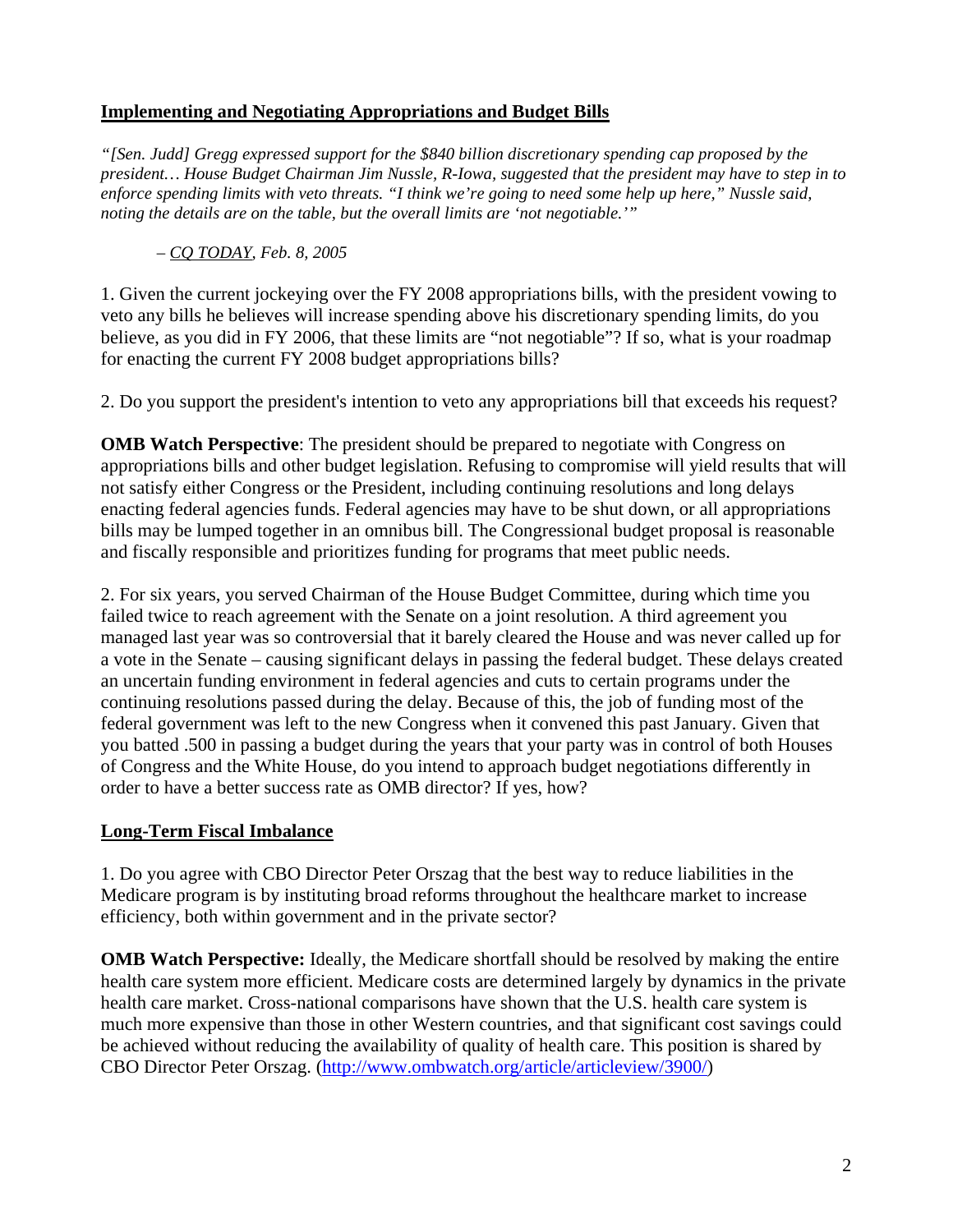# **Tax Policy**

*"'Tax cuts don't need to be paid for [with offsets]--they pay for themselves,' Nussle told BNA when asked why he decided to exclude tax cuts from the pay-go provision his committee will mark up along with his version of the fiscal year 2005 budget resolution."* 

*– Nussle's New Budget Enforcement Bill To Apply to Spending, Not to Tax Cuts, Bud Newman and Nancy Ognanovich, Bureau of National Affairs Daily Report for Executives, March 17, 2004* 

#### **Dynamic Scoring**

1. Given the controversy and uncertainty of dynamic scoring, do you believe the OMB or CBO should employ dynamic scoring to predict future revenues as the result of change in federal tax policy?

2. Should it be made into the measurement of revenue raised included in PAYGO scorecards?

3. Should spending bills be measured in a similar way, in terms of how much economic activity they might stimulate?

4. Do you believe that cutting taxes raises revenues? By how much does cutting taxes raise revenues?

5. Do you believe that the 2001 and 2003 tax cuts have raised revenues? Are you familiar with a 2006 Treasury Department report which found that more than 9/10 of the tax cut's long-term value will never be recovered in additional revenues?

**OMB Watch Perspective**: Including macroeconomic effects in scoring federal tax changes may improve the accuracy of revenue projections. However, there is little agreement among economists which macroeconomic simulation models provide reliable predictions. In 2006, the Joint Committee on Taxation prepared a report that indicated that model choice and simplifying assumptions profoundly affect the resultant scores for a given tax change.

The idea the "tax cuts pay for themselves" is indisputably false. Economists of all partisan and ideological stripes agree some portion of tax cuts is "offset" by increases in economic activity due to those cuts. Although the magnitude of these offsets is often a point of contention among economists, what is not disputed is that reductions in tax rates result in significant reductions in revenues.

Simple economic analysis suggests that tax rate changes alter economic activity and therefore the resultant revenues collected from that activity. However, the magnitude of these changes (economic activity and revenue) is deeply disputed. It is simply inappropriate to base federal fiscal policy on theories for which there is no broad agreement. Given that there is little agreement on the predictive capabilities of dynamic analysis, and the fact that the same voices that clamor for dynamic scoring of tax cuts only and not spending, we believe that calls for the use of dynamic scoring is merely an attempt to garner support for more tax cuts.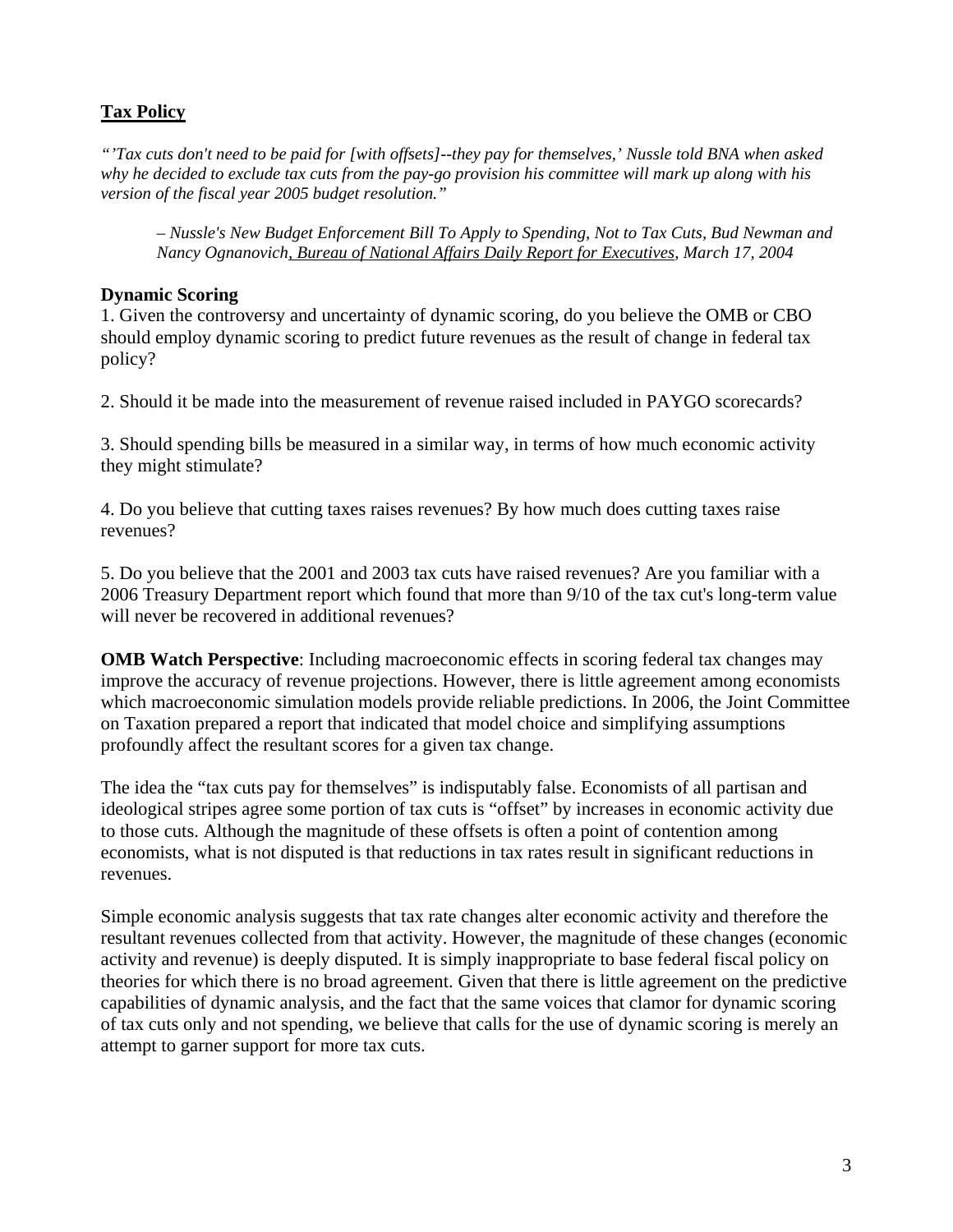## **Tax Reform: Progressivity**

1. A June 26, 2007 AP article cited billionaire financier Warren Buffet, the third richest person in the world, saying he paid a 17 percent income tax rate, while his executive assistant paid a 30 percent rate. Do you think this level of taxation is appropriate? If so, why?

2. What legislation do you favor that would make the tax code more progressive, both on the books, and in practical terms?

**OMB Watch Perspective:** While the tax code must provide sufficient revenue to fund national priorities, it must also be a just tax code. A progressive tax code ensures that each taxpayer's share of aggregate tax contribution is matched by her ability to pay it. This includes not only in the marginal tax rates within the tax code, but also the effective tax rate taxpayers and corporations pay after deductions, exclusions, and other tax specifics are taken into account.

### **Tax Reform: AMT**

1. The alternative minimum tax will affect millions of middle-class Americans, a group of taxpayers not originally intended to pay this tax. Left untouched, the AMT is projected to raise \$1 trillion in revenues in the next 10 years. The President's budget for 2008 assumes that no long-term changes will be made to the AMT. When you begin formulating the FY 2009 budget in six months, will make a similar assumption?

2. One option for AMT reform is its total repeal. But the Center on Budget and Policy Priorities has reported that repealing the AMT could add anywhere from \$800 to \$1.5 billion to the national debt over 10 years. Do you believe an AMT reform package ought to be revenue-neutral? If you do not believe the AMT should be repealed, what, if any, changes should be made?

**OMB Watch Perspective:** The Alternative Minimum Tax is a highly progressive tax and should not be abandoned. However, we believe that its incursion into the middle class is worrisome as these taxpayers are shouldering a burden the authors of the AMT never intended. We believe that a permanent, substantial modification of the AMT is warranted to the extent that it holds harmless middle class tax payers, is progressive, and is offset by progressive changes in other areas of the tax code. (http://www.ombwatch.org/article/blogs/entry/2971/3; http://www.ombwatch.org/article/articleview/3656)

# **Program Assessment Rating Tool and Performance-Based Budgeting**

1. Do you believe PART evaluations inform the President's budget requests?

**OMB Watch Perspective:** There is little evidence to support the rhetoric that PART promotes performance-based budgeting, either in Congress or within the current administration. In FY 2006 and FY 2007, two-thirds of programs singled out for elimination or drastic cuts in the president's budget had not yet been reviewed under the PART mechanism. Yet the president determined those programs were not achieving results.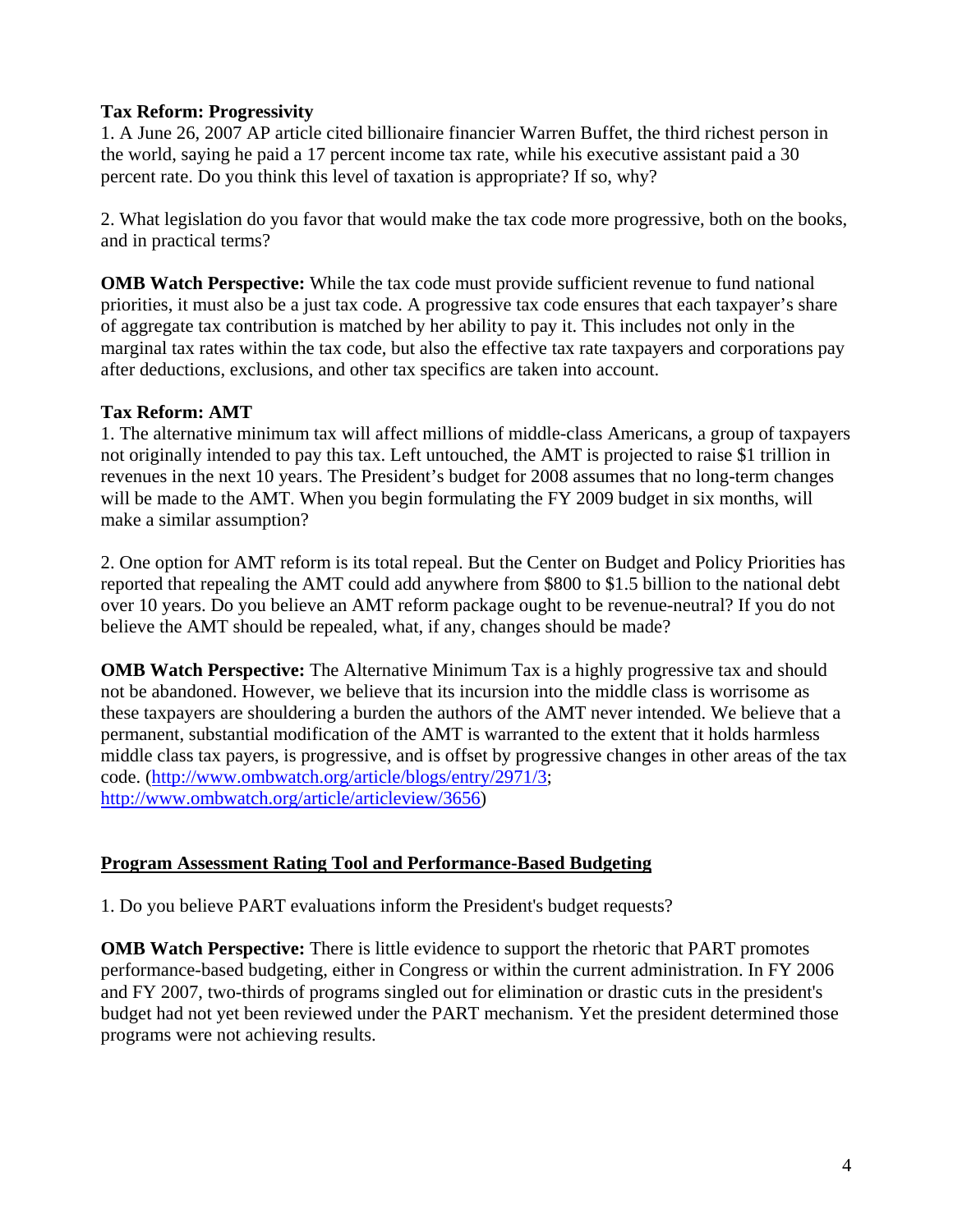In addition, of the 85 programs receiving a top PART score in 2006, the president proposed cutting the budgets of more than 38 percent, including the National Center for Education Statistics and a land grant program run by the Tennessee Valley Authority.

In short, the PART seems to be merely a smokescreen providing political cover for an agenda that seeks to promote particular ideological policies while drastically reducing the size of the federal government. (http://www.tompaine.com/articles/all\_part\_of\_the\_game.php, http://www.ombwatch.org/regs/2005/performance/PARTbackgrounder.pdf, http://www.ombwatch.org/performance/JuneHSGACtestimony.pdf)

2. Do you believe they can be applied in an unbiased and value-neutral way?

3. How important is outside stakeholder interest in judging the effectiveness and importance of government programs?

**OMB Watch Perspective:** It does not make sense to rely on only one perspective to determine whether programs should live or die. Congress itself has recognized that as it has separated the authorizing and appropriating functions. A yearly budget process is not the only way to look at what are often very detailed and complex programs. In some cases, the PART ratings approved by OMB simply reflect historical views about programs that some budget examiners have held over many years. For example, it is not surprising that some of the health professions programs within HRSA in HHS receive low PART ratings since for many years OMB has recommended that these programs be defunded. Focusing only on the OMB perspective seems to have eliminated the possibility that stakeholder views will be included in the PART assessment process, a valuable and at times crucial aspect of both program evaluation and management.

4. Do you believe all federal programs should be judged by the same criteria?

**OMB Watch Perspective:** There are major differences between competitive grant programs, block grant programs, research efforts, regulatory programs and other program forms. Yet the PART approach largely treats them alike (even though OMB acknowledges the differences that have been analyzed by many others, including GAO). Some programs seek to expand opportunities for those who have not received the benefits of federal programs yet the PART process does not usually measure these goals nor does it seek information from those who represent the program beneficiaries.

5. Do you believe the PART accurately captures the complexity of federal programs and their missions?

**OMB Watch Perspective:** PART is so limited and distorted a tool that it should be used neither for management nor for budget and appropriations decisions. Both by the design of the tool and as the mechanism is implemented, PART systematically ignores the reality of federal programs and judges them based on standards that are deeply incompatible with the purposes that federal programs are expected to serve. As one agency contact memorably explained to us, PART assessments are tantamount to a baseball coach walking to the mound to remove his pitcher and then chastising him for not kicking enough field goals.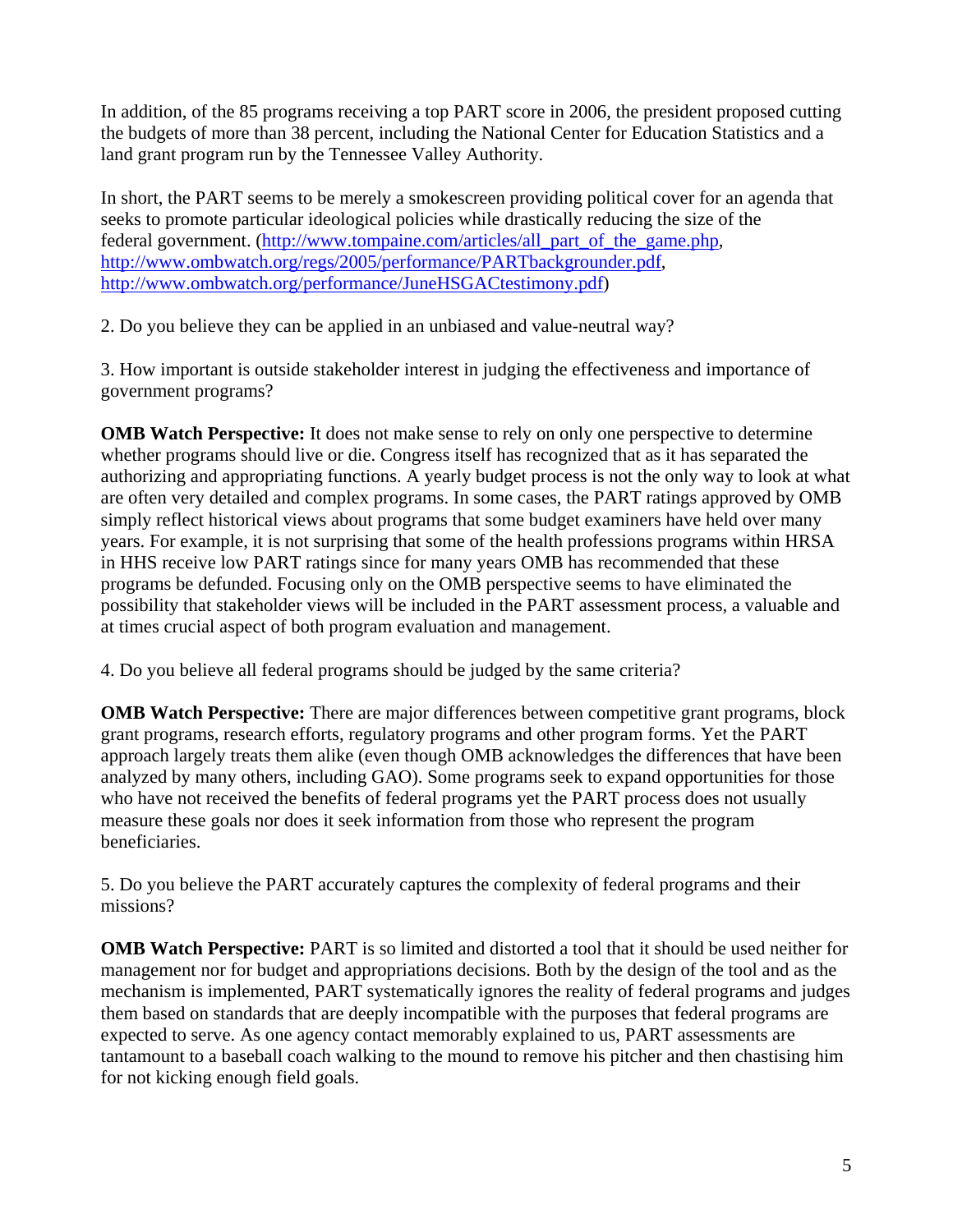In addition, the dynamics of the legislative process and the need to craft coalitions of support often create programs that try to accomplish several things at once (and they are not always compatible). The PART process does not reflect that reality and most of the evaluations assume that there is only a single goal for a program.

## **Budget Process Issues**

#### **Sunsets**

1. The President, in his FY2008 budget request, said he supports creating unelected commissions that would have vast authority to proposed cuts to federal programs and agencies, with the authority to have those proposals fast-tracked through Congress with little debate or amendment. Do you support his proposal? Do you have concerns that these types of unelected commissions would be able to side-step the authority of Congress to create and fund federal programs? Would you support sunset commissions if they were differently constituted?

**OMB Watch Perspective:** Sunset commissions generally do not serve the proffered goals of improving government management. For every goal offered as a justification for those bills, there is already a better way in place to achieve that goal and maintain an effective, accountable, and responsive government that meets the public's needs. (http://www.ombwatch.org/regs/2006/sunsetissuebrief.pdf)

#### **Line-item veto**

*"Upon House passage of the Legislative Line Item Veto Act of 2006 (H.R. 4890), Nussle said, "One of the most important obligations Congress has is to be good stewards of the taxpayers' money…As Iowans know well, the Line Item Veto can help reduce government spending, eliminate excessive pork-barrel projects, and curb waste, fraud, and abuse in government programs."* 

*– Rep. Nussle Secures House Approval of Line Item Veto Legislation, US Fed News, June 22, 2006* 

1. Would you pursue legislation that gives the President the authority to veto individual accounts in appropriations bills, new mandatory spending programs, and limited tax subsidies?

2. Why should this authority apply to so broadly to spending, and so narrowly to taxation?

3. Do you support all aspects of the President's proposal for a line-item veto, including ones which allow the President to withhold appropriated funding even if Congress overrules a veto?

**OMB Watch Perspective:** Line-item veto proposals are little more that a power grab, put forward under the guise of fiscal restraint but whose real affect would be increased control over the budget process for the White House. A line-item veto power would give the President too much latitude to cut productive programs and ignore wasteful spending.

(http://www.ombwatch.org/article/articleview/3318/1/248?TopicID=1)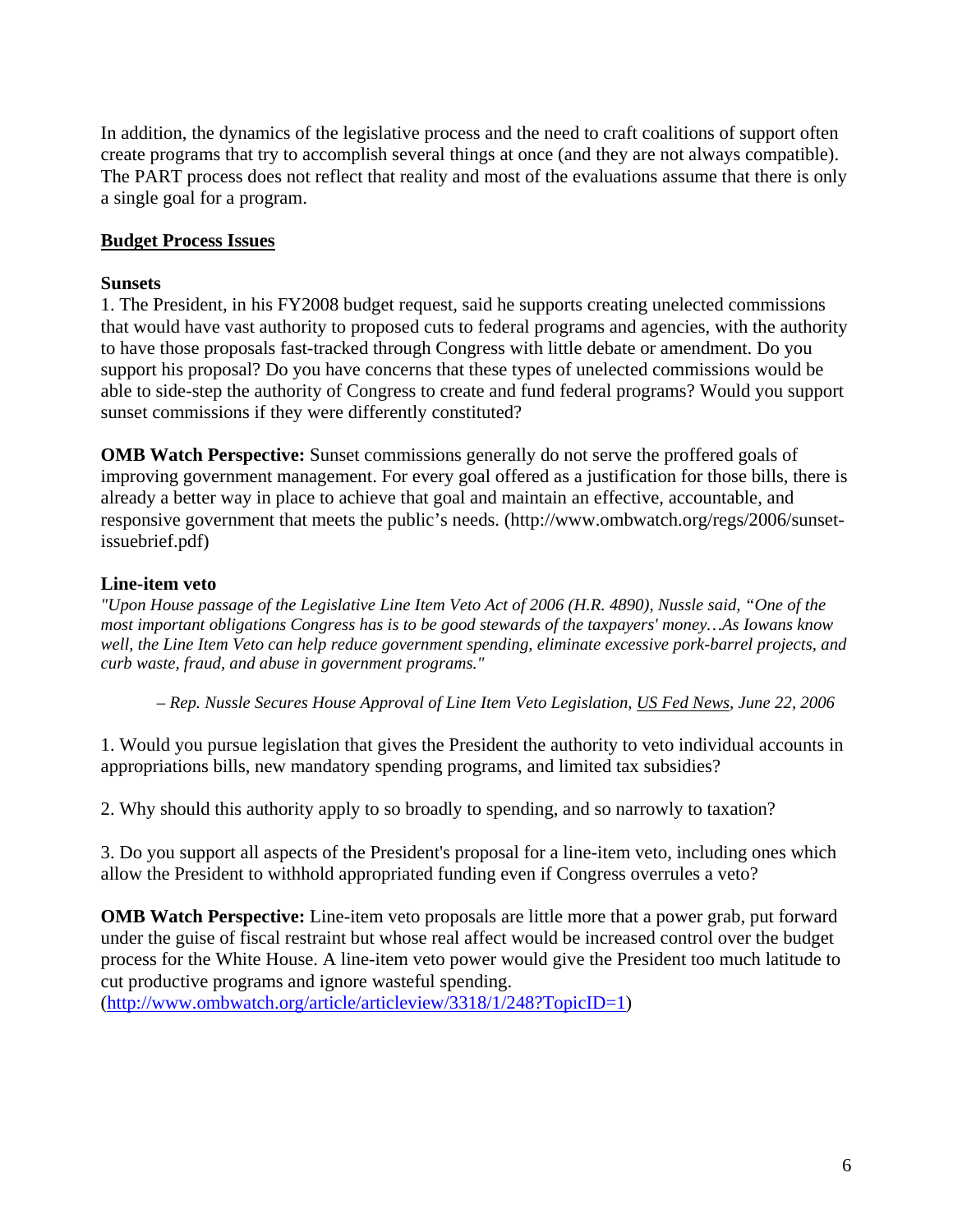## **Earmarks**

1. As you know, OMB has pioneered two earmarks disclosure websites – for the FY 2005 and FY 2008 appropriations bills. How would you improve the information that is available in these websites, in terms of accessibility, scope, and detail, with specific reference to:

- a. executive branch-requested earmarks?
- b. tax expenditure earmarks?

2. What additional reforms regarding earmark transparency in the budget making process would you advocate?

3. According to the *Washington Post* (The Nussle Hearings, Elizabeth Williamson and Lori Montgomery, June 29, 2007): As budget chief, [you] secured tens of millions of dollars for Iowa roads, bridges and buses, as well as \$500,000 for an addition and exhibit at the Grout Museum, a history and science museum in northeastern Iowa. Given this record, what will your credibility be as OMB director to reduce the number of earmarks and dollars spent via earmarks by the 50 percent goal set by President Bush this year?

**OMB Watch Perspective:** OMB Watch applauded the first major earmarks transparency effort last year, when the House (with Nussle's support) imposed an internal rule upon itself, requiring the disclosure of earmarks and their sponsors in all appropriations, authorization, and tax expenditure measures reported by any committee. The House expanded that effort last January when it required certification by a member requesting an earmark that neither the member nor his or her spouse has a financial interest in the earmark.

OMB Watch expressed enthusiastic support when OMB published a list of all FY 2005 legislative earmarks, calling it "a remarkable achievement in terms of advancing government spending transparency and, worth noting, of OMB's own initiative -- no statute or Presidential order compelled them to produce this database" and further, when OMB added a listing of "the first current-year accounting of earmarks ever [as spending] bills move through the legislative process - a significant improvement in a hitherto almost wholly shrouded aspect of government spending."

### **PAYGO**

*"Nussle said that although he supports requiring offsets for spending increases, requiring them for tax cuts is an 'arbitrary rule' that made it difficult for Republicans to reduce taxes in the past."* 

*– Nussle Says Package of Entitlement Spending Cuts May Wait Until September, Joseph J. Schatz, CQ Today, March 2, 2005* 

*"Rep. Nussle also authored legislation in 2004 – The Spending Control Act of 2004 – that would implement offsets for mandatory spending increases, but not tax cuts."* 

*– Overview: The Spending Control Act of 2004, Office of Management and Budget* 

1. Do you believe that a PAYGO rule ought to apply to mandatory spending exclusively, or mandatory spending and taxation?

2. Why shouldn't it apply to taxation?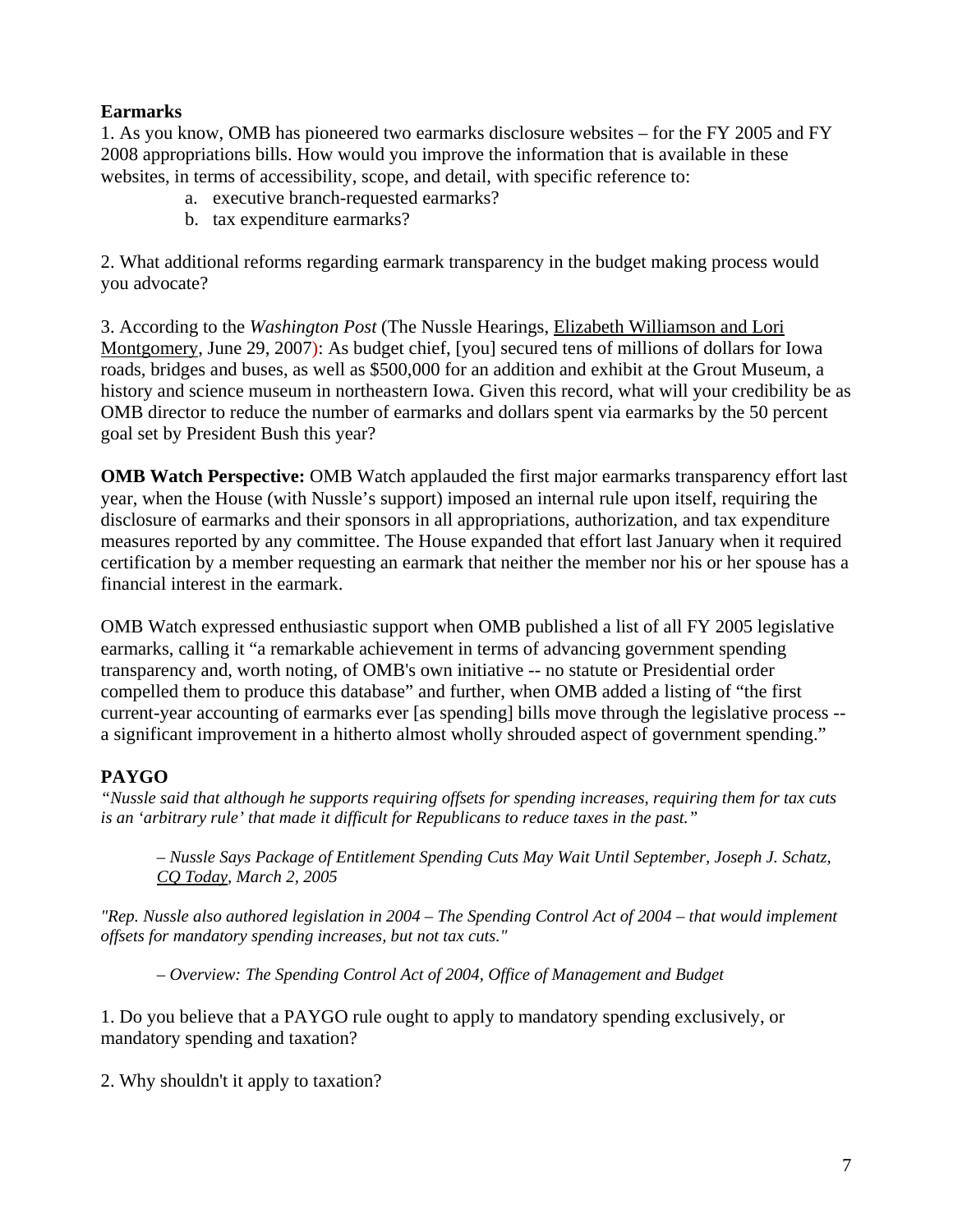3. Do you think PAYGO, as a deficit control mechanism, is significantly weakened by applying it only to spending?

**OMB Watch Perspective:** In the long term, PAYGO that applies to both taxation and mandatory spending protects the public from irresponsible policy that makes the revenue base too small to address public needs. If PAYGO only applied to spending, it would create perverse incentives to use the tax code to achieve policy goals when programmatic spending might be more efficient. And one-sided PAYGO is based on the false belief that tax cuts pay for themselves, and so do not need to be offset. (http://www.ombwatch.org/article/articleview/3763)

# **Biennial Budgeting**

*"House Budget Committee Chairman Jim Nussle (R-Iowa), who championed a different budget process reform bill that the House rejected several years ago, opposes the bill by Hensarling and others, primarily because Nussle opposes biennial budgeting, a Nussle spokesman said Oct. 21."* 

*– House Republicans Introduce Bill To Balance Budget, Reform Process, Bud Newman, Bureau of National Affairs Daily Report for Executives, Wednesday October 22, 2003.* 

1. Has your opposition to biennial budgeting changed?

### **Emergency Supplemental Appropriations**

*"In 2005, Nussle tucked language into an emergency war spending bill that channeled \$12 million to the Rock Island Arsenal for "industrial mobilization capacity.'"* 

*– The Nussle Hearings, Elizabeth Williamson and Lori Montgomery, Washington Post, June 29, 2007* 

1. The *Washington Post* has reported this year that you "committed a cardinal sin" in the eyes of President Bush, adding pet projects to an emergency defense bill. Do you believe emergency spending bills are more prone to irresponsible and secretive spending by Congress?

**OMB Watch Perspective:** Current administration and congressional practice regarding emergency supplemental bills has a tendency to undermine efforts to maintain a culture of transparency, accountability, and discipline in federal budget-making and budget deficit and debt projections. The Senate's treatment of the 2006 emergency supplemental was a tipping point. Without reform, emergency supplemental appropriations bills will most likely continue to be used as a way to add additional spending not contained in the budget, without the substantive scrutiny the regular order of the budget process provides. This practice, unfortunately, obscures or distorts important aspects of the fiscal impact of federal spending and, therefore, undermines the general fiscal responsibility of the federal government.

2. How can OMB and Congress work to lessen the use of emergency supplementals and improve the oversight of those emergency bills that are necessary?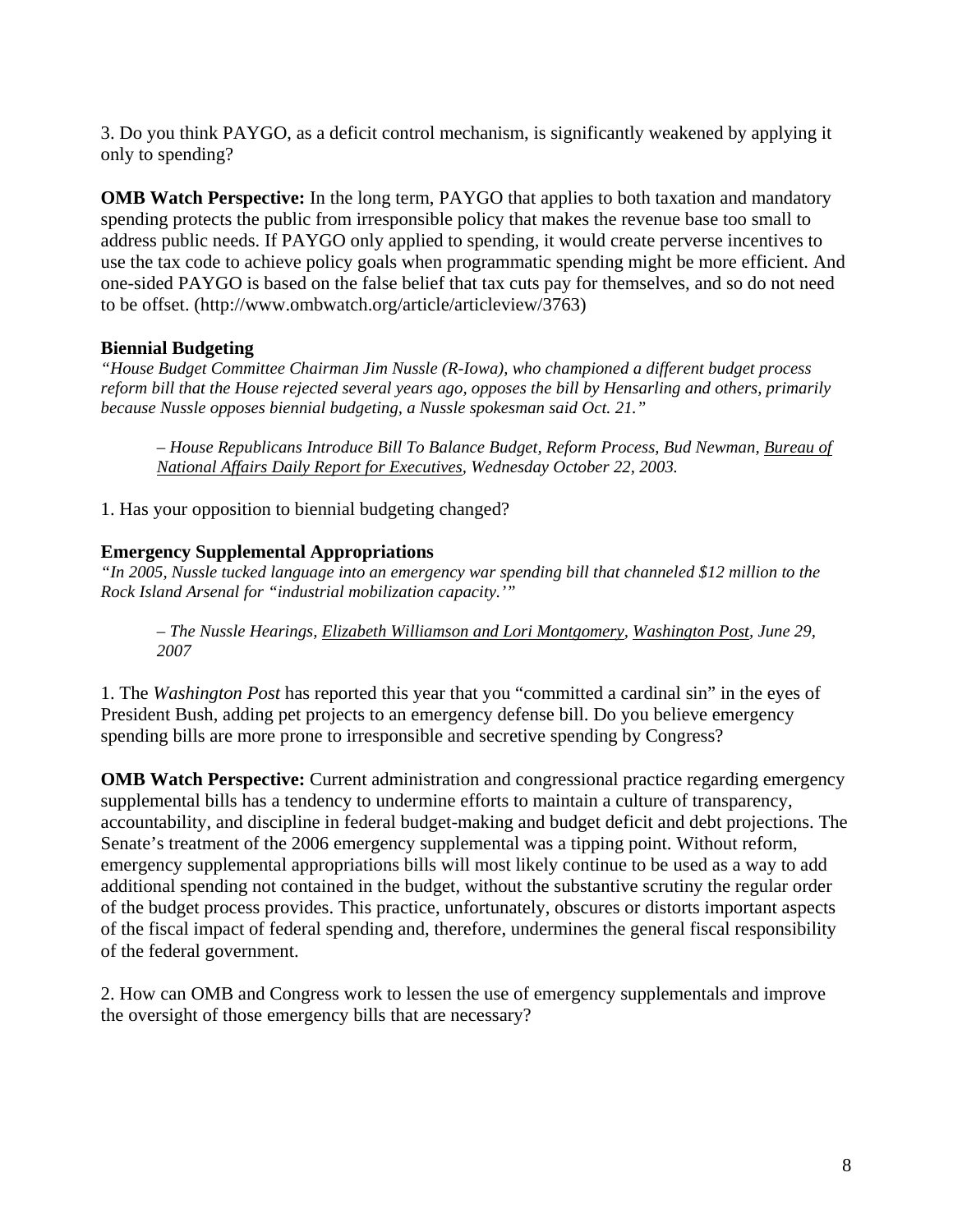**OMB Watch Perspective:** Among approaches to help restore fiscal integrity to the emergency supplemental appropriations legislative process – some more viable or controversial than others – OMB Watch is examining the following:

- codify and enforce a statutory definition of "emergency:"
- account for all ongoing military operations spending in annual budgets;
- include a JCT-scored deficit and debt impact statement in supplemental requests;
- establish points of order against non-emergency items in supplemental bills; and
- require a supermajority vote for emergency supplemental bills.

#### **Statutory Limits on Discretionary Spending**

*"As House Budget Committee Chairman, Rep. Nussle supported the following: Annual Statutory Limits on Discretionary Spending, FY 2004-2009. An objective of Rep. Nussle's Spending Control Act of 2004"* 

*-- Overview: The Spending Control Act of 2004, Office of Management and Budget* 

1. In view of the historical failure of this approach, do you continue to advocate statutory spending limits on discretionary spending? If so, why?

**OMB Watch Perspective:** Such statutory limits are a tried and failed policy experiment attempts as part of Gramm-Rudman-Hollings budget process reforms of the 1980s and the Budget Enforcement Act of 1990. Limits on discretionary spending in the out years were ritually disregarded, set aside, or violated purposely and served ultimately to undermine budget discipline by placing policymakers under ill-fitting and inflexible constraints.

# **Contracting and Privatization of Inherently Governmental Functions**

#### **Competition in contracting**

1. According to the government spending website FedSpending.org, the total value of noncompeted contracts more than doubled from FY 2000 to 2005. Do you believe that this level is acceptable? Is it acceptable for the government to give almost half of its contracting dollars away to private companies without competition?

#### **Outsourcing and altering definition of inherently governmental functions**

1. Contract overruns, waste, and abuse are a constant presence in the news. Do you believe that all private companies are intrinsically more efficient or effective at doing this work than government employees would be?

2. Work that was once considered inherently governmental, and unavailable for contracting, is now being contracted out. Private contractors are performing work that requires discretion and judgment, even when they may have interests that starkly diverge from the public interest. For example, contractors are now engaged in contract management and oversight of contractors – which appears to be a contradiction in terms and raises significant conflict of interest issues. Do you think that OMB's definition of inherently governmental work is appropriate? Would you continue to expand it?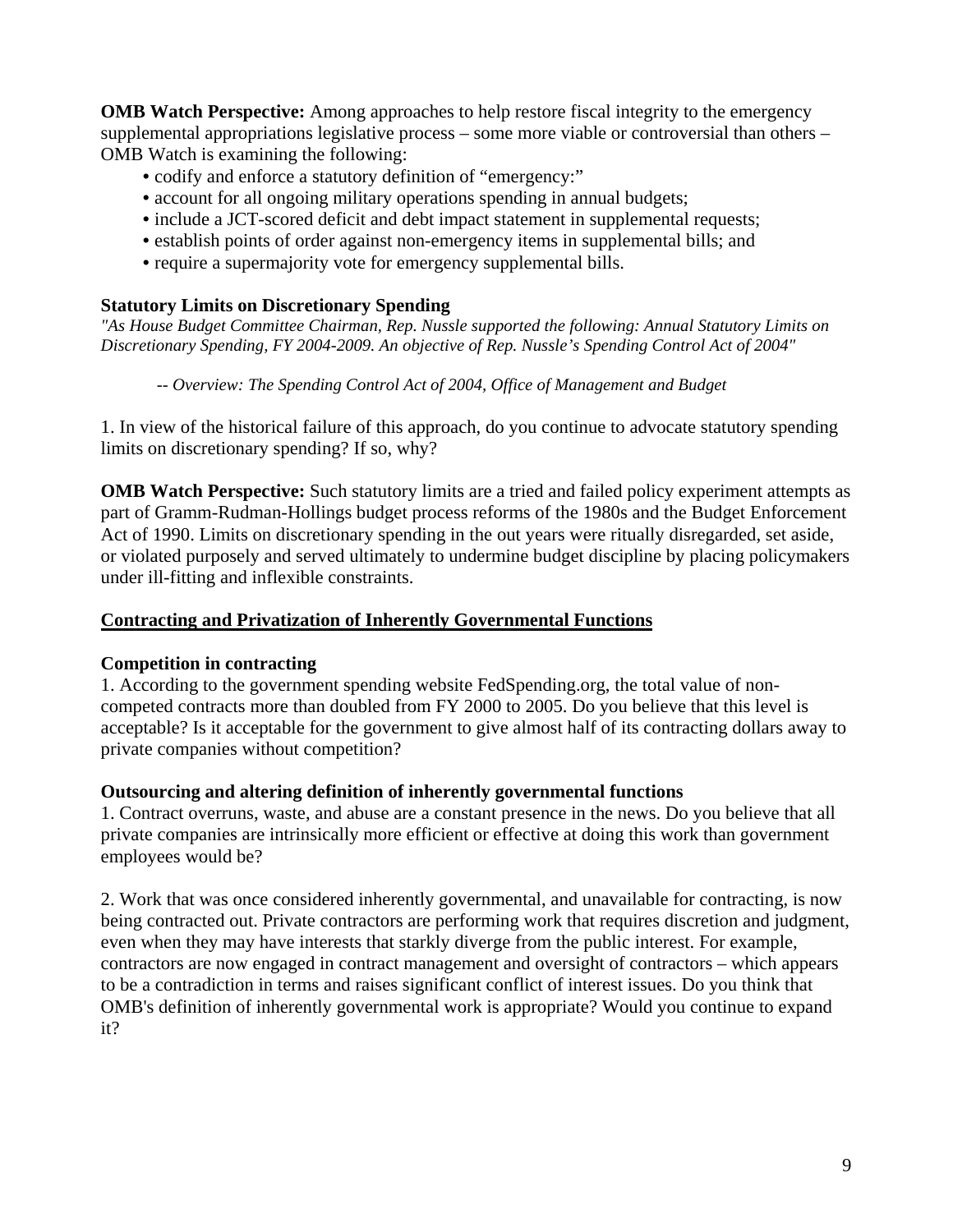## **Contracting oversight and procurement staffing levels**

A July 5 article in the *Washington Post* focusing on the Coast Guard's Deepwater program, which has gone 50 percent over budget, included this startling statistic on procurement staffing:

*"The Defense Department's civilian acquisition workforce has shrunk by about 40 percent since the early 1990s and now has about 270,000 employees, according to Pentagon statistics and Government Accountability Office reports. Yet defense spending on service contracts increased 78 percent, to \$151 billion, from 1996 to 2006, the reports said."* 

1. There have been similar reports about insufficient procurement staffing in other areas of the government in relation to the explosion of contracting over the last five years. Do you believe that additional contracting staff (i.e. procurement officers) are necessary to ensure competent contract management?

**OMB Watch Perspective:** The mismanagement and lack of oversight of government contracts is a problem that demands urgent attention. Congress and the Bush administration need to work together to ensure that contracts are performed efficiently and only used on work that could not be more efficiently or appropriately handled by the government itself. Contracting ought to be a means of improving government services, and it cannot be taken for granted that market forces alone will promote efficient government services. Strict oversight and management of government contracts by an adequate number of government employees (and also by Congress) is essential.

# **REGULATORY AND MANAGEMENT QUESTIONS**

# **Executive Order 13422 amendments to E.O. 12866, "Regulatory Planning and Review"**

Congressional testimony on the amendments, issued in January 2007, to E.O. 12866, raise serious questions about the enhanced authority of the Regulatory Policy Officers (RPO). The amendments change the powers of the president and Congress from one in which Congress creates the duties of agencies and the president oversees those duties, to one in which the president, through this regulatory officer, creates (or prevents) duties of the agencies even if they are in conflict with congressional authorizations.

The amendments state that unless specifically authorized, the RPO 1) must approve all regulatory actions listed in agencies' regulatory plans and 2) must approve any initiation of all rulemakings. Prior to this, the agency head approved the regulatory plan and rulemakings could proceed without the RPO's approval. Language in E.O. 12866 requiring the RPO to report directly to the agency head has been removed by the amendments.

Furthermore, the agency head must "designate" the RPO from the presidential appointees within the agency, further limiting the discretion of the agency head and strengthening the RPO's relationship with the president. The amendments are silent on the issue of whether the RPO's are subject to Senate confirmation.

### Questions: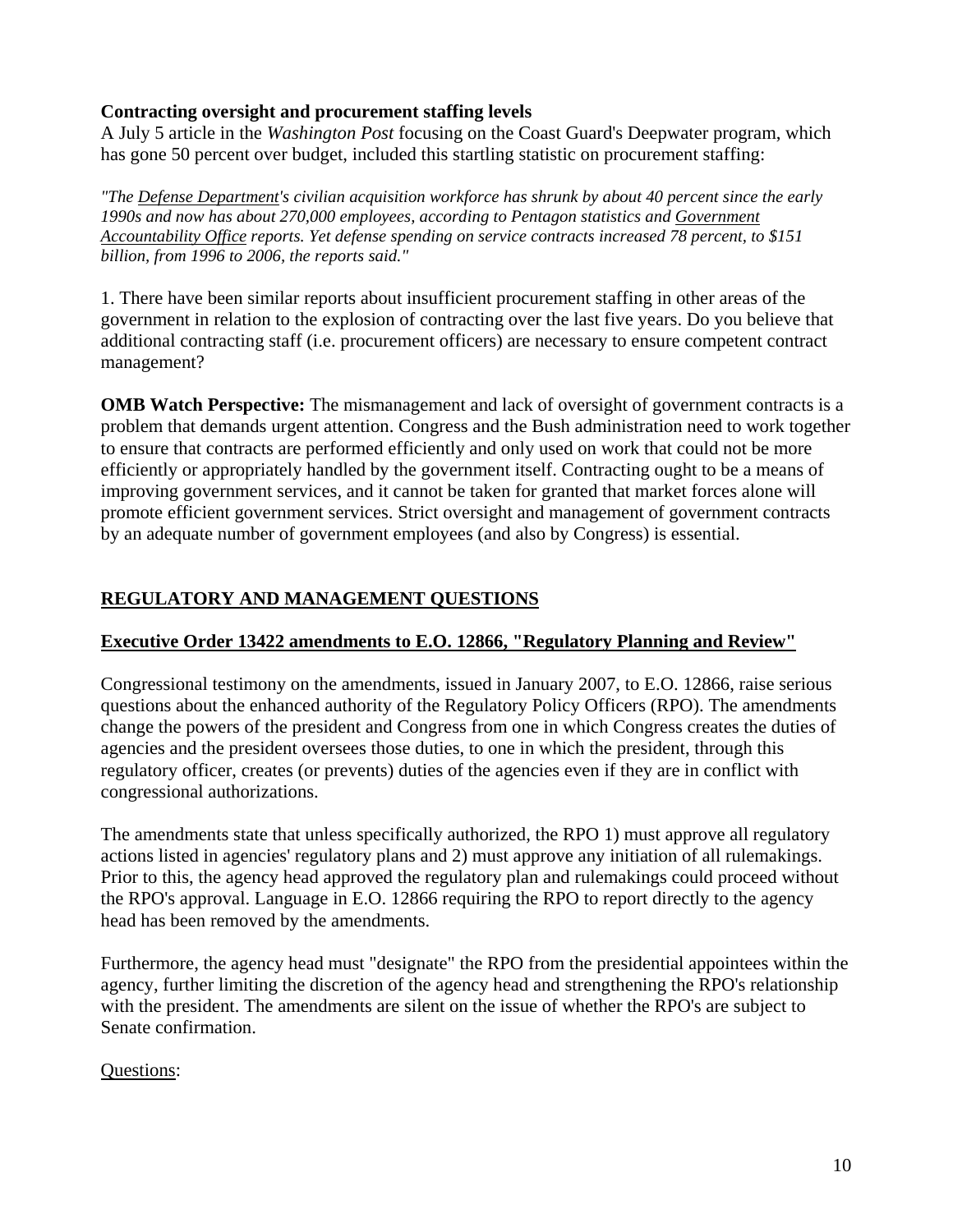1. What is your view of the constitutionality of the E.O.13422 amendments?

**OMB Watch Perspective:** There are serious separation of powers issues that may arise when a presidential appointee has the ability to stop regulations agencies are required to promulgate by federal regulations, particularly if the regulatory officers are not confirmed by the Senate. The agencies are then caught between implementing the will of Congress and meeting the political goals of the President. In addition, by sweeping agencies' guidance documents into OIRA review, the amendments again expand executive power. The RPOs have the responsibility within agencies to see that the agency complies with this expansion of power over guidance documents. Prof. Peter Strauss, one of the foremost experts in administrative law, testified before Congress that this blurring of the distinction between being the overseer of the agencies to assigning responsibilities to the agencies is an unconstitutional expansion of executive powers.

2. Given the enhanced powers of the RPOs ("no rulemaking shall commence…without the approval of the agency's Regulatory Policy Officer"), would you support efforts to ensure that the RPOs are confirmed by the Senate as required by Article II, Section II, clause 2 of the Constitution?

**OMB Watch Perspective:** The Congressional Research Service in its February 5, 2007 report to Congress on these changes argued that an RPO "could be considered an officer of the United States under the appointments clause of the Constitution" and, therefore, subject to Senate confirmation.

3. E.O. 12866 requires independent agencies to develop regulatory plans but they do not have to have RPOs. The language in the amendments that requires approval by RPOs of items included in regulatory plans could be seen to be a requirement that independent agencies must now have presidential appointees as RPOs thus extending presidential review into independent agencies. What is your position regarding the extension of RPOs into independent regulatory agencies?

### **Risk Assessment Bulletin**

1. Susan Dudley, the administrator of the Office of Information and Regulatory Affairs (OIRA), has stated publicly that she intends to reissue a Risk Assessment Bulletin even in light of the conclusion by the National Research Council's that the draft bulletin OMB released was "fundamentally flawed." Do you agree with the decision to reissue a risk assessment bulletin?

**OMB Watch Perspective:** OMB should not revise and reissue a Risk Assessment Bulletin. Even establishing principles that agencies need to meet in establishing their own risk assessment approaches puts OMB in the position of judging the adequacy of scientific assessments in agencies with widely varying missions and technical and scientific experts.

2. In light of the Council's concerns over "the likely drain on agency resources, the extended time necessary to complete risk assessments that are undertaken, and the highly likely disruptive effect on many agencies" from this one-size-fits-all approach, do you support the Council's recommendation to leave risk assessment standards to the agencies?

### **Transparency issues**